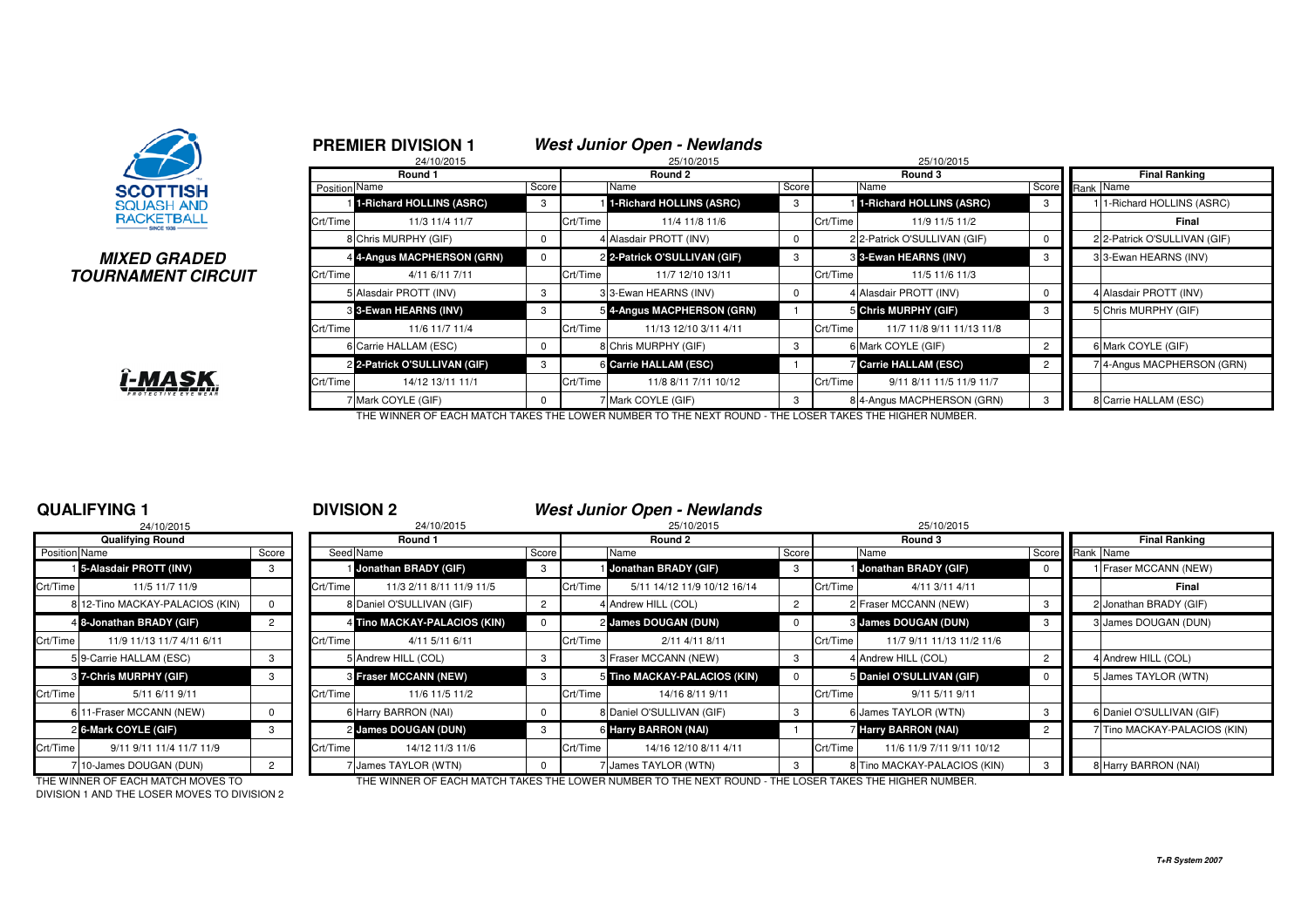### **QUALIFYING 2**

**QUALIFYING 3**

# <sup>2</sup> **DIVISION 3 West Junior Open - Newlands**

5 25/10/2015 25/10/2015 25/10/2015 25/10/2015 25/10/2015 25/10/2015

## 24/10/2015

|               | <b>Qualifying Round</b>       |       |          |
|---------------|-------------------------------|-------|----------|
| Position Name |                               | Score | Seed     |
|               | 13-Andrew HILL (COL)          | 3     |          |
| Crt/Time      | 11/8 11/4 11/4                |       | Crt/Time |
|               | 8 20-Christopher MARTIN (CRF) | O     | 8        |
|               | 4 16-Emma FITZSIMMONS (DUN)   |       | 4        |
| Crt/Time      | 4/11 7/11 11/4 7/11           |       | Crt/Time |
|               | 5 17-Harry BARRON (NAI)       | 3     | 5        |
|               | 8 15-Daniel O'SULLIVAN (GIF)  | 3     | 3        |
| Crt/Time      | 9/11 11/5 11/8 11/7           |       | Crt/Time |
|               | 6 19-John MEEHAN (SGF)        |       | 6        |
|               | 214-James TAYLOR (WTN)        | 3     | 2        |
| Crt/Time      | 12/10 12/14 11/8 11/9         |       | Crt/Time |
|               | 18-Katriona ALLEN (PER)       |       |          |

DIVISION 2 AND THE LOSER MOVES TO DIVISION 3



|               | Qualifying Round              |       |          | Round 1                       |       |          | Round 2                         |       | Round 3  |                               | <b>Final Ranking</b> |                            |
|---------------|-------------------------------|-------|----------|-------------------------------|-------|----------|---------------------------------|-------|----------|-------------------------------|----------------------|----------------------------|
| Position Name |                               | Score |          | Seed Name                     | Score |          | Name                            | Score |          | Name                          |                      | Score Rank Name            |
|               | 113-Andrew HILL (COL)         |       |          | <b>Emma FITZSIMMONS (DUN)</b> | -3    |          | <b>I Emma FITZSIMMONS (DUN)</b> |       |          | <b>Emma FITZSIMMONS (DUN)</b> |                      | 1 John MEEHAN (SGF)        |
| Crt/Time      | 11/8 11/4 11/4                |       | Crt/Time | 11/2 11/7 11/3                |       | Crt/Time | 11/6 11/2 11/2                  |       | Crt/Time | 4/11 11/6 4/11 1/11           |                      | Final                      |
|               | 8 20-Christopher MARTIN (CRF) |       |          | 8 Robbie HARPER (DUN)         |       |          | 4 Christopher MARTIN (CRF)      |       |          | 2 John MEEHAN (SGF)           |                      | 2 Emma FITZSIMMONS (DUN)   |
|               | 4 16-Emma FITZSIMMONS (DUN)   |       |          | 4 Christopher MARTIN (CRF)    |       |          | 2 Katriona ALLEN (PER)          |       |          | 3 Katriona ALLEN (PER)        |                      | 3 Katriona ALLEN (PER)     |
| Crt/Time      | 4/11 7/11 11/4 7/11           |       | Crt/Time | 8/11 11/5 5/11 11/3 11/8      |       | Crt/Time | 11/8 11/5 11/3                  |       | Crt/Time | 6/11 12/10 11/9 12/10         |                      |                            |
|               | 5 17-Harry BARRON (NAI)       |       |          | 5 Craig THOMSON (ASRC)        |       |          | John MEEHAN (SGF)               |       |          | 4 Christopher MARTIN (CRF)    |                      | 4 Christopher MARTIN (CRF) |
|               | 3 15-Daniel O'SULLIVAN (GIF)  |       |          | <b>8 John MEEHAN (SGF)</b>    |       |          | 5 Craig THOMSON (ASRC)          |       |          | 5 Craig THOMSON (ASRC)        |                      | 5 Craig THOMSON (ASRC)     |
| Crt/Time      | 9/11 11/5 11/8 11/7           |       | Crt/Time | 11/5 3/11 10/12 11/5 11/6     |       | Crt/Time | 11/4 11/6 11/7                  |       | Crt/Time | 11/6 11/7 3/11 8/11 11/8      |                      |                            |
|               | 6 19-John MEEHAN (SGF)        |       |          | 6 David TAYLOR (WTN)          |       |          | 8 Robbie HARPER (DUN)           |       |          | 6 Orla YOUNG (NEW)            |                      | 6 Orla YOUNG (NEW)         |
|               | 2 14-James TAYLOR (WTN)       |       |          | 2 Katriona ALLEN (PER)        |       |          | 6 David TAYLOR (WTN)            |       |          | <b>David TAYLOR (WTN)</b>     |                      | 7 David TAYLOR (WTN)       |
| Crt/Time      | 12/10 12/14 11/8 11/9         |       | Crt/Time | 11/5 11/7 11/9                |       | Crt/Time | 7/11 8/11 6/11                  |       | Crt/Time | 11/8 11/5 12/10               |                      |                            |
|               | 718-Katriona ALLEN (PER)      |       |          | 7 Orla YOUNG (NEW)            |       |          | 7 Orla YOUNG (NEW)              |       |          | 8 Robbie HARPER (DUN)         |                      | 8 Robbie HARPER (DUN)      |

THE WINNER OF EACH MATCH MOVES TO THE WINNER OF EACH MATCH TAKES THE LOWER NUMBER TO THE NEXT ROUND - THE LOSER TAKES THE HIGHER NUMBER.



## <sup>3</sup> **DIVISION 4 West Junior Open - Newlands**

|               | 24/10/2015                       |       |                |
|---------------|----------------------------------|-------|----------------|
|               | <b>Qualifying Round</b>          |       |                |
| Position Name |                                  | Score | Seed           |
|               | 21-Craig THOMSON (ASRC)          | 3     |                |
| Crt/Time      | 11/5 11/6 11/7                   |       | Crt/Time       |
|               | 8 28-Katie GREGSON-MACLEOD (INV) | 0     | 8              |
|               | 4 24-Ruadhri MCDOUGALL (SGF)     |       | 4              |
| Crt/Time      | 8/11 11/8 13/15 5/11             |       | Crt/Time       |
|               | 5 25-David TAYLOR (WTN)          | 3     | 5              |
|               | 8 23-Calum HARVEY (ESC)          |       | 3              |
| Crt/Time      | 11/9 9/11 9/11 7/11              |       | Crt/Time       |
|               | 6 27-Robbie HARPER (DUN)         | 3     | 6              |
|               | 2 22-Orla YOUNG (NEW)            | 3     | $\overline{2}$ |
| Crt/Time      | 11/9 11/9 8/11 11/4              |       | Crt/Time       |
|               | 7 26-David RICHES (ESC)          |       |                |

| 24/10/2015                   |       |                                  | 24/10/2015           |                                                                                                                                                                                                                                                                          | 25/10/2015                |                                                                                                                                                                                                                                                                  | 25/10/2015                                            |                                                                                                                                                                                                                               |                               |
|------------------------------|-------|----------------------------------|----------------------|--------------------------------------------------------------------------------------------------------------------------------------------------------------------------------------------------------------------------------------------------------------------------|---------------------------|------------------------------------------------------------------------------------------------------------------------------------------------------------------------------------------------------------------------------------------------------------------|-------------------------------------------------------|-------------------------------------------------------------------------------------------------------------------------------------------------------------------------------------------------------------------------------|-------------------------------|
| <b>Qualifying Round</b>      |       | Round 1                          |                      |                                                                                                                                                                                                                                                                          | Round 2                   |                                                                                                                                                                                                                                                                  | Round 3                                               |                                                                                                                                                                                                                               | <b>Final Ranking</b>          |
| Position Name                | Score |                                  |                      |                                                                                                                                                                                                                                                                          | Name                      |                                                                                                                                                                                                                                                                  |                                                       |                                                                                                                                                                                                                               | Score Rank Name               |
| 121-Craig THOMSON (ASRC)     |       |                                  |                      | 3                                                                                                                                                                                                                                                                        |                           |                                                                                                                                                                                                                                                                  |                                                       |                                                                                                                                                                                                                               | Ruadhri MCDOUGALL (SGF)       |
| 11/5 11/6 11/7               |       |                                  | 11/5 5/11 11/8 11/9  |                                                                                                                                                                                                                                                                          | 4/11 7/11 11/6 8/11       |                                                                                                                                                                                                                                                                  | 6/11 2/11 5/11                                        |                                                                                                                                                                                                                               | Final                         |
|                              |       |                                  |                      |                                                                                                                                                                                                                                                                          |                           |                                                                                                                                                                                                                                                                  |                                                       |                                                                                                                                                                                                                               | 2 Katie GREGSON-MACLEOD (INV) |
| 4 24-Ruadhri MCDOUGALL (SGF) |       |                                  |                      |                                                                                                                                                                                                                                                                          |                           |                                                                                                                                                                                                                                                                  |                                                       | 3                                                                                                                                                                                                                             | 3 David RICHES (ESC)          |
| 8/11 11/8 13/15 5/11         |       |                                  | 6/11 6/11 10/12      |                                                                                                                                                                                                                                                                          | 11/2 11/2 11/6            |                                                                                                                                                                                                                                                                  | w/o injured                                           |                                                                                                                                                                                                                               |                               |
| 5 25-David TAYLOR (WTN)      |       |                                  |                      | $\mathbf 0$                                                                                                                                                                                                                                                              |                           |                                                                                                                                                                                                                                                                  |                                                       |                                                                                                                                                                                                                               | 4 Calum HARVEY (ESC)          |
| 8 23-Calum HARVEY (ESC)      |       |                                  |                      | 3                                                                                                                                                                                                                                                                        |                           |                                                                                                                                                                                                                                                                  |                                                       | $\overline{2}$                                                                                                                                                                                                                | 5 Andrew GLEN (GA)            |
| 11/9 9/11 9/11 7/11          |       |                                  | 11/9 13/11 6/11 11/2 |                                                                                                                                                                                                                                                                          | 11/1 7/11 11/6 11/8       |                                                                                                                                                                                                                                                                  | 11/8 11/9 10/12 8/11 6/11                             |                                                                                                                                                                                                                               |                               |
| 6 27-Robbie HARPER (DUN)     |       |                                  |                      |                                                                                                                                                                                                                                                                          |                           |                                                                                                                                                                                                                                                                  |                                                       |                                                                                                                                                                                                                               | 6 Finlay MARTIN (CRF)         |
| 2 22-Orla YOUNG (NEW)        | 3     |                                  |                      | 3                                                                                                                                                                                                                                                                        |                           | $\overline{2}$                                                                                                                                                                                                                                                   |                                                       | $\overline{2}$                                                                                                                                                                                                                | 7Ben ORR (CRF)                |
| 11/9 11/9 8/11 11/4          |       |                                  | 11/9 11/7 11/6       |                                                                                                                                                                                                                                                                          | 11/8 11/9 11/13 3/11 9/11 |                                                                                                                                                                                                                                                                  | 7/11 9/11 11/3 11/7 9/11                              |                                                                                                                                                                                                                               |                               |
| 26-David RICHES (ESC)        |       |                                  |                      |                                                                                                                                                                                                                                                                          |                           |                                                                                                                                                                                                                                                                  |                                                       |                                                                                                                                                                                                                               | 8 Jack FENTON (SSRC)          |
|                              |       | 8 28-Katie GREGSON-MACLEOD (INV) |                      | Seed Name<br>Calum HARVEY (ESC)<br>Crt/Time  <br>8 Ben ORR (CRF)<br>4 Katie GREGSON-MACLEOD (INV)<br>Crt/Time<br>5 Finlay MARTIN (CRF)<br><b>3 David RICHES (ESC)</b><br>Crt/Time<br>6 Jack FENTON (SSRC)<br>2 Ruadhri MCDOUGALL (SGF)<br>Crt/Time<br>7 Andrew GLEN (GA) | Score                     | Calum HARVEY (ESC)<br>Crt/Time<br>4 Katie GREGSON-MACLEOD (INV)<br>2 Ruadhri MCDOUGALL (SGF)<br>Crt/Time<br>3 David RICHES (ESC)<br><b>5</b> Finlay MARTIN (CRF)<br>Crt/Time<br>8 Ben ORR (CRF)<br><b>6 Jack FENTON (SSRC)</b><br>Crt/Time<br>7 Andrew GLEN (GA) | Score<br>Crt/Time<br>Crt/Time<br>Crt/Time<br>Crt/Time | Name<br><b>Katie GREGSON-MACLEOD (INV)</b><br>2 Ruadhri MCDOUGALL (SGF)<br><b>3 David RICHES (ESC)</b><br>4 Calum HARVEY (ESC)<br>5 Finlay MARTIN (CRF)<br>6 Andrew GLEN (GA)<br><b>Jack FENTON (SSRC)</b><br>8 Ben ORR (CRF) |                               |

DIVISION 3 AND THE LOSER MOVES TO DIVISION 4

THE WINNER OF EACH MATCH MOVES TO THE WINNER OF EACH MATCH TAKES THE LOWER NUMBER TO THE NEXT ROUND - THE LOSER TAKES THE HIGHER NUMBER.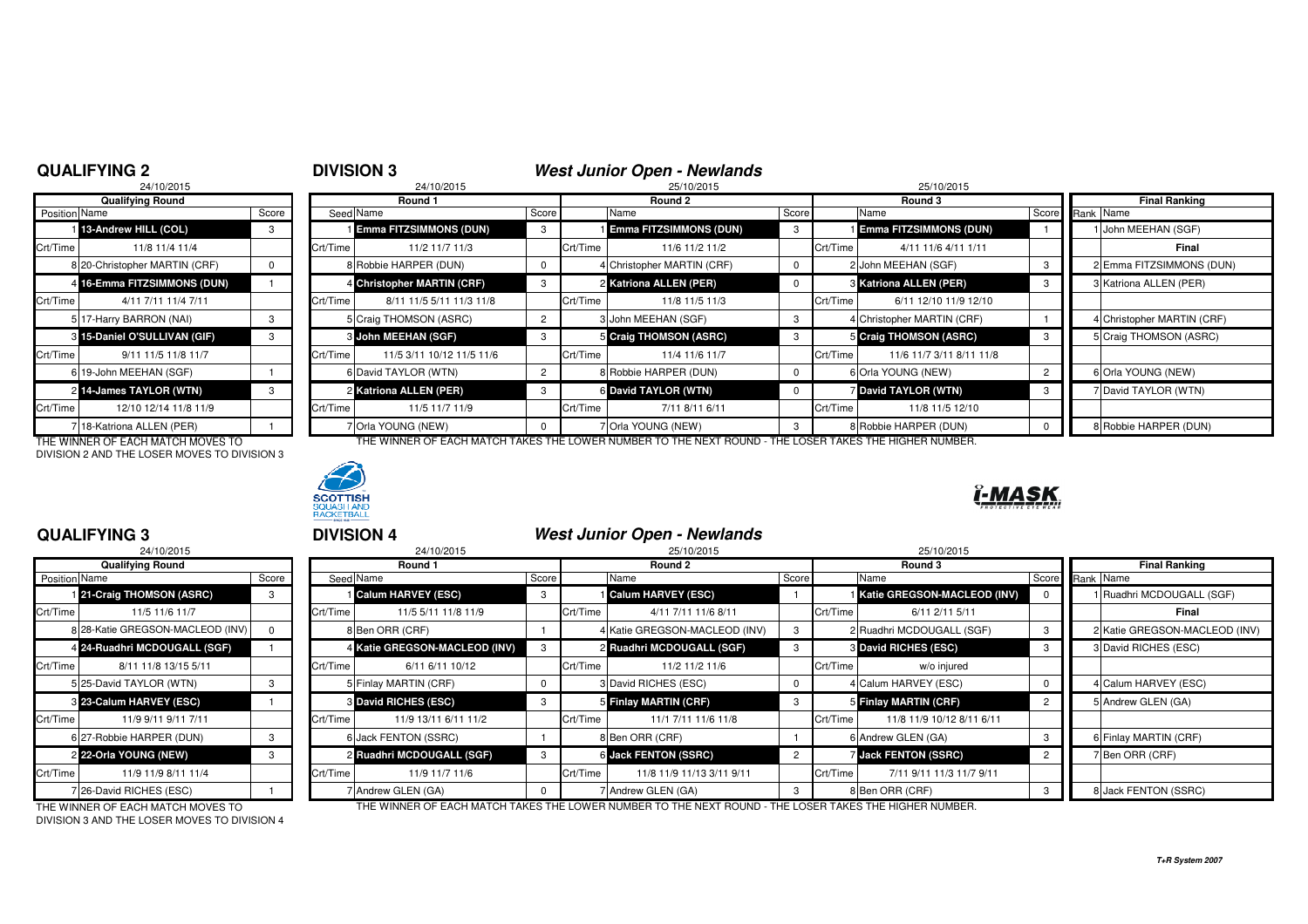### **QUALIFYING 4**

# **4 DIVISION 5**<br><sup>24/10/2015 <sup>24/10/2015</sup> <sup>24/10/2015</sup> <sup>25/10/2015</sup> 25/10/2015 25/10/2015</sup>

### 24/10/2015

|               | <b>Qualifying Round</b>    |       |          |
|---------------|----------------------------|-------|----------|
| Position Name |                            | Score | Seed     |
|               | 129-Finlay MARTIN (CRF)    | 3     |          |
| Crt/Time      | 11/4 11/3 10/12 11/5       |       | Crt/Time |
|               | 8 36-Ben BARRON (NAI)      |       | 8        |
|               | 4 32-Anna HALLAM (ESC)     | O     | 4        |
| Crt/Time      | 6/11 3/11 8/11             |       | Crt/Time |
|               | 5 33-Jack FENTON (SSRC)    | 3     | 5        |
|               | 331-Ben ORR (CRF)          | 3     | 3        |
| Crt/Time      | 12/10 11/5 9/11 11/9       |       | Crt/Time |
|               | 6 35-Huzaifah ALI (GIF)    |       | 6        |
|               | 2 30-Hugo MACPHERSON (GRN) | O     | 2        |
| Crt/Time      | 5/11 9/11 5/11             |       | Crt/Time |
|               | 34-Andrew GLEN (GA)        | 3     |          |

DIVISION 4 AND THE LOSER MOVES TO DIVISION 5



|               | <b>Qualifying Round</b>    |       |          | Round 1                   |       |          | Round 2                     |       |          | Round 3                      |                |           | <b>Final Ranking</b>    |
|---------------|----------------------------|-------|----------|---------------------------|-------|----------|-----------------------------|-------|----------|------------------------------|----------------|-----------|-------------------------|
| Position Name |                            | Score |          | Seed Name                 | Score |          | Name                        | Score |          | Name                         | Score          | Rank Name |                         |
|               | 129-Finlay MARTIN (CRF)    |       |          | Hugo MACPHERSON (GRN)     | -3    |          | Hugo MACPHERSON (GRN)       |       |          | <b>Hugo MACPHERSON (GRN)</b> |                |           | 1 Hugo MACPHERSON (GRN) |
| Crt/Time      | 11/4 11/3 10/12 11/5       |       | Crt/Time | 11/7 11/6 10/12 6/11 11/6 |       | Crt/Time | 10/12 12/10 11/5 11/4       |       | Crt/Time | 11/8 11/5 11/5               |                |           | Final                   |
|               | 8 36-Ben BARRON (NAI)      |       |          | 8 Graham HILL (CCS)       |       |          | 4 Calum BROWN-G (KIRK)      |       |          | 2 Huzaifah ALI (GIF)         |                |           | 2 Huzaifah ALI (GIF)    |
|               | 4 32-Anna HALLAM (ESC)     |       |          | 4 Ben BARRON (NAI)        |       |          | 2 Anna HALLAM (ESC)         |       |          | <b>8 Anna HALLAM (ESC)</b>   |                |           | 3 Calum BROWN-G (KIRK)  |
| Crt/Time      | 6/11 3/11 8/11             |       | Crt/Time | 5/11 9/11 6/11            |       | Crt/Time | 10/12 9/11 13/11 7/11       |       | Crt/Time | 7/11 9/11 11/2 6/11          |                |           |                         |
|               | 533-Jack FENTON (SSRC)     |       |          | 5 Calum BROWN-G (KIRK)    |       |          | Huzaifah ALI (GIF)          | -3    |          | 4 Calum BROWN-G (KIRK)       |                |           | 4 Anna HALLAM (ESC)     |
|               | 3 31-Ben ORR (CRF)         |       |          | 3 Huzaifah ALI (GIF)      |       |          | 5 Ben BARRON (NAI)          |       |          | 5 Graham HILL (CCS)          |                |           | 5 Sandy NIVEN (SCT)     |
| Crt/Time      | 12/10 11/5 9/11 11/9       |       | Crt/Time | 11/6 11/6 13/15 11/3      |       | Crt/Time | 9/11 7/11 5/11              |       | Crt/Time | 11/7 8/11 8/11 11/9 11/13    |                |           |                         |
|               | 6 35-Huzaifah ALI (GIF)    |       |          | 6 Lucy MURCHIE (CRF)      |       |          | Graham HILL (CCS)           |       |          | 6 Sandy NIVEN (SCT)          |                |           | 6 Graham HILL (CCS)     |
|               | 2 30-Hugo MACPHERSON (GRN) |       |          | 2 Anna HALLAM (ESC)       | -3    |          | <b>6 Lucy MURCHIE (CRF)</b> |       |          | <b>Z Lucy MURCHIE (CRF)</b>  |                |           | 7 Lucy MURCHIE (CRF)    |
| Crt/Time      | 5/11 9/11 5/11             |       | Crt/Time | 11/3 11/7 11/9            |       | Crt/Time | 8/11 11/8 6/11 13/11 8/11   |       | Crt/Time | 11/9 10/12 7/11 11/8 11/2    |                |           |                         |
|               | 7 34-Andrew GLEN (GA)      |       |          | 7 Sandy NIVEN (SCT)       |       |          | 7 Sandy NIVEN (SCT)         |       |          | 8 Ben BARRON (NAI)           | $\overline{2}$ |           | 8 Ben BARRON (NAI)      |

THE WINNER OF EACH MATCH MOVES TO THE WINNER OF EACH MATCH TAKES THE LOWER NUMBER TO THE NEXT ROUND - THE LOSER TAKES THE HIGHER NUMBER.



| π<br>л<br>72<br>, | u. |
|-------------------|----|
|                   | 70 |

### **QUALIFYING 5**

|                      | 24/10/2015                 |       |          |
|----------------------|----------------------------|-------|----------|
|                      | <b>Qualifying Round</b>    |       |          |
| <b>Position Name</b> |                            | Score | Seed     |
|                      | 137-Ewan MACANDIE (GA)     |       |          |
| Crt/Time             | 8/11 11/7 13/15 4/11       |       | Crt/Time |
|                      | 8 44-Calum BROWN-G (KIRK)  | 3     | 8        |
|                      | 4 40-Lucy MURCHIE (CRF)    | 3     | 4        |
| Crt/Time             | 11/7 5/11 11/9 12/10       |       | Crt/Time |
|                      | 541-Beth MOGLIA (SGF)      |       | 5        |
|                      | 8 39-Graham HILL (CCS)     | 3     | 3        |
| Crt/Time             | 9/11 11/8 11/9 12/10       |       | Crt/Time |
|                      | 6 43-Adam HUNTER (GIF)     |       | 6        |
|                      | 2 38-Sandy NIVEN (SCT)     | 3     | 2        |
| Crt/Time             | 11/8 11/4 11/4             |       | Crt/Time |
|                      | 7 42-Hamish BUCHANAN (GIF) | 0     | 7        |

<sup>5</sup> **DIVISION 6 West Junior Open - Newlands**

| 24/10/2015                |       | 24/10/2015               |                                                                                                                                                                                                                                                                    |          | 25/10/2015           |                                                                                                                                                                                                          |         | 25/10/2015                                            |                                                                                                                                                                                                            |  |                          |
|---------------------------|-------|--------------------------|--------------------------------------------------------------------------------------------------------------------------------------------------------------------------------------------------------------------------------------------------------------------|----------|----------------------|----------------------------------------------------------------------------------------------------------------------------------------------------------------------------------------------------------|---------|-------------------------------------------------------|------------------------------------------------------------------------------------------------------------------------------------------------------------------------------------------------------------|--|--------------------------|
| <b>Qualifying Round</b>   |       | Round 1                  |                                                                                                                                                                                                                                                                    |          | Round 2              |                                                                                                                                                                                                          | Round 3 |                                                       |                                                                                                                                                                                                            |  | <b>Final Ranking</b>     |
| Position Name             | Score |                          | Score                                                                                                                                                                                                                                                              |          |                      |                                                                                                                                                                                                          |         |                                                       |                                                                                                                                                                                                            |  |                          |
| 137-Ewan MACANDIE (GA)    |       |                          | -3                                                                                                                                                                                                                                                                 |          |                      |                                                                                                                                                                                                          |         |                                                       |                                                                                                                                                                                                            |  | 1 Marcus HENDERSON (ASV) |
| 8/11 11/7 13/15 4/11      |       | 9/11 11/9 11/4 11/4      |                                                                                                                                                                                                                                                                    | Crt/Time | 2/11 11/5 10/12 6/11 |                                                                                                                                                                                                          |         | 11/3 11/9 11/6                                        |                                                                                                                                                                                                            |  | Final                    |
| 8 44-Calum BROWN-G (KIRK) |       |                          |                                                                                                                                                                                                                                                                    |          |                      |                                                                                                                                                                                                          |         |                                                       |                                                                                                                                                                                                            |  | 2 Beth MOGLIA (SGF)      |
| 4 40-Lucy MURCHIE (CRF)   |       |                          |                                                                                                                                                                                                                                                                    |          |                      |                                                                                                                                                                                                          |         |                                                       |                                                                                                                                                                                                            |  | 3 Ewan MACANDIE (GA)     |
| 11/7 5/11 11/9 12/10      |       | 11/9 4/11 9/11 9/11      |                                                                                                                                                                                                                                                                    | Crt/Time | 11/8 11/8 11/3       |                                                                                                                                                                                                          |         | $9/11$ 4/11 1/11                                      |                                                                                                                                                                                                            |  |                          |
| 541-Beth MOGLIA (SGF)     |       |                          |                                                                                                                                                                                                                                                                    |          |                      |                                                                                                                                                                                                          |         |                                                       |                                                                                                                                                                                                            |  | 4 Jemma YOUNG (NEW)      |
| 3 39-Graham HILL (CCS)    |       |                          | 2                                                                                                                                                                                                                                                                  |          |                      |                                                                                                                                                                                                          |         |                                                       |                                                                                                                                                                                                            |  | 5 Adam HUNTER (GIF)      |
| 9/11 11/8 11/9 12/10      |       | 7/11 11/6 7/11 11/5 8/11 |                                                                                                                                                                                                                                                                    | Crt/Time | 11/7 11/8 12/10      |                                                                                                                                                                                                          |         | 11/6 11/7 11/7                                        |                                                                                                                                                                                                            |  |                          |
| 6 43-Adam HUNTER (GIF)    |       |                          | 3                                                                                                                                                                                                                                                                  |          |                      |                                                                                                                                                                                                          |         |                                                       |                                                                                                                                                                                                            |  | 6 Kai BROWN (CRF)        |
| 2 38-Sandy NIVEN (SCT)    |       |                          |                                                                                                                                                                                                                                                                    |          |                      |                                                                                                                                                                                                          |         |                                                       |                                                                                                                                                                                                            |  | 7 Alex GERRY (NEW)       |
| 11/8 11/4 11/4            |       | 11/1 11/6 11/4           |                                                                                                                                                                                                                                                                    | Crt/Time | 8/11 10/12 6/11      |                                                                                                                                                                                                          |         | 6/11 8/11 11/7 8/11                                   |                                                                                                                                                                                                            |  |                          |
| 742-Hamish BUCHANAN (GIF) |       |                          |                                                                                                                                                                                                                                                                    |          |                      |                                                                                                                                                                                                          |         |                                                       |                                                                                                                                                                                                            |  | 8 Hamish BUCHANAN (GIF)  |
|                           |       |                          | Seed Name<br><b>Ewan MACANDIE (GA)</b><br>Crt/Time<br>8 Alex GERRY (NEW)<br>4 Adam HUNTER (GIF)<br>Crt/Time<br>Marcus HENDERSON (ASV)<br><b>8 Hamish BUCHANAN (GIF)</b><br>Crt/Time<br>6 Jemma YOUNG (NEW)<br>2 Beth MOGLIA (SGF)<br>Crt/Time<br>7 Kai BROWN (CRF) |          |                      | Name<br><b>Ewan MACANDIE (GA)</b><br>4 Marcus HENDERSON (ASV)<br>2 Beth MOGLIA (SGF)<br>3 Jemma YOUNG (NEW)<br>5 Adam HUNTER (GIF)<br>8 Alex GERRY (NEW)<br>6 Hamish BUCHANAN (GIF)<br>7 Kai BROWN (CRF) |         | Score<br>Crt/Time<br>Crt/Time<br>Crt/Time<br>Crt/Time | Name<br><b>I Marcus HENDERSON (ASV)</b><br>2 Beth MOGLIA (SGF)<br>3 Jemma YOUNG (NEW)<br>4 Ewan MACANDIE (GA)<br>5 Adam HUNTER (GIF)<br>6 Kai BROWN (CRF)<br>7 Hamish BUCHANAN (GIF)<br>8 Alex GERRY (NEW) |  | Score Rank Name          |

DIVISION 5 AND THE LOSER MOVES TO DIVISION 6

THE WINNER OF EACH MATCH MOVES TO THE WINNER OF EACH MATCH TAKES THE LOWER NUMBER TO THE NEXT ROUND - THE LOSER TAKES THE HIGHER NUMBER.